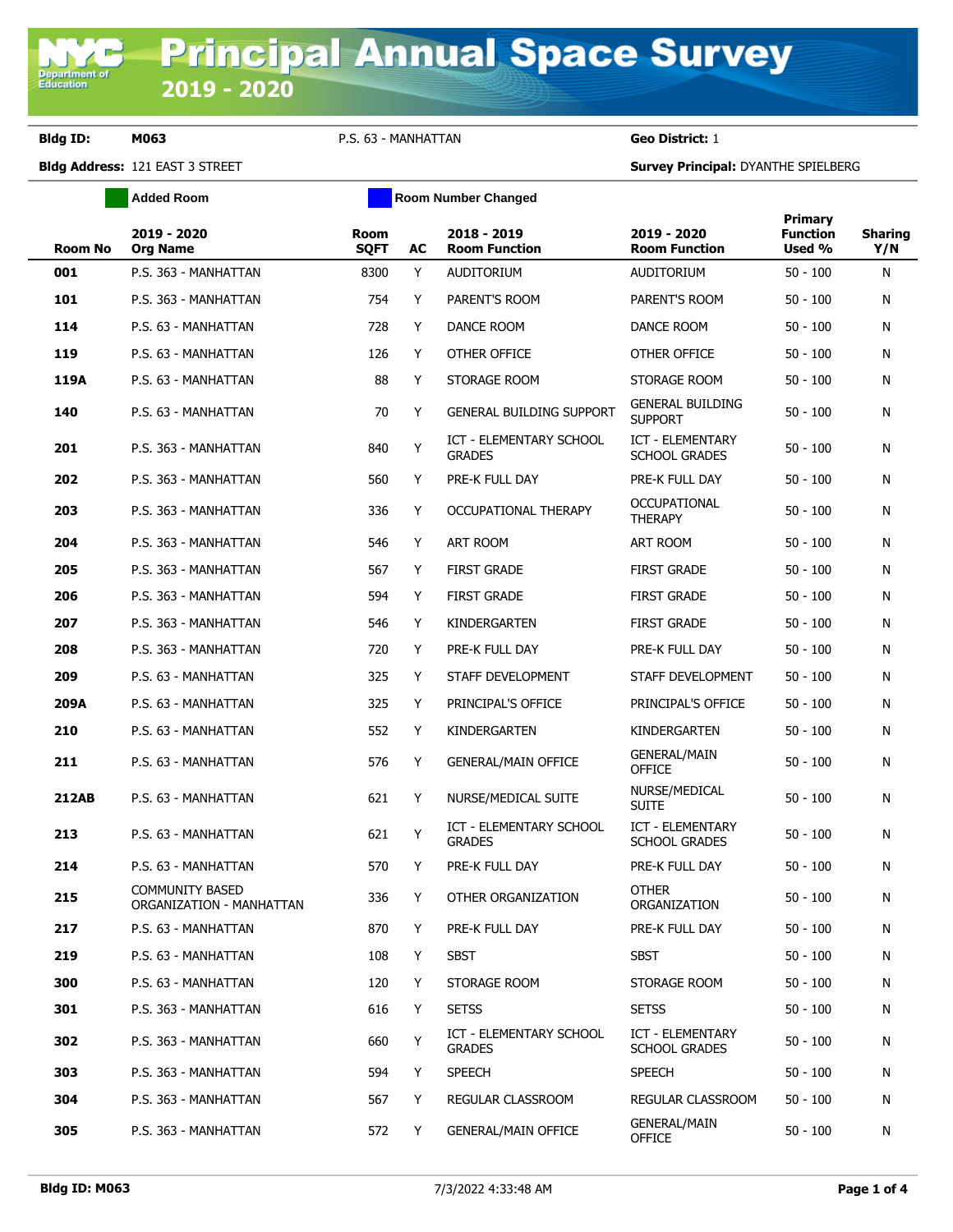**Bldg ID: M063** P.S. 63 - MANHATTAN **Geo District:** 1

**Added Room Room Room Number Changed** 

**Bldg Address:** 121 EAST 3 STREET **Survey Principal:** DYANTHE SPIELBERG

| <b>Room No</b> | 2019 - 2020<br><b>Org Name</b>                     | <b>Room</b><br><b>SOFT</b> | AC | 2018 - 2019<br><b>Room Function</b>             | 2019 - 2020<br><b>Room Function</b>                       | Primary<br><b>Function</b><br>Used % | <b>Sharing</b><br>Y/N |
|----------------|----------------------------------------------------|----------------------------|----|-------------------------------------------------|-----------------------------------------------------------|--------------------------------------|-----------------------|
| 306            | P.S. 363 - MANHATTAN                               | 572                        | Y  | ACADEMIC INTERVENTION<br><b>SERVICES</b>        | <b>ACADEMIC</b><br><b>INTERVENTION</b><br><b>SERVICES</b> | $50 - 100$                           | N                     |
| 307            | P.S. 363 - MANHATTAN                               | 1944                       | Y  | <b>LIBRARY</b>                                  | <b>LIBRARY</b>                                            | $50 - 100$                           | N                     |
| 308            | P.S. 363 - MANHATTAN                               | 780                        | Υ  | ICT - ELEMENTARY SCHOOL<br><b>GRADES</b>        | <b>ICT - ELEMENTARY</b><br><b>SCHOOL GRADES</b>           | $50 - 100$                           | N                     |
| 310            | P.S. 363 - MANHATTAN                               | 572                        | Y  | THIRD GRADE                                     | THIRD GRADE                                               | $50 - 100$                           | N                     |
| 312            | P.S. 363 - MANHATTAN                               | 594                        | Y  | ICT - ELEMENTARY SCHOOL<br><b>GRADES</b>        | <b>ICT - ELEMENTARY</b><br><b>SCHOOL GRADES</b>           | $50 - 100$                           | N                     |
| 313            | P.S. 363 - MANHATTAN                               | 594                        | Y  | ICT - ELEMENTARY SCHOOL<br><b>GRADES</b>        | <b>ICT - ELEMENTARY</b><br><b>SCHOOL GRADES</b>           | $50 - 100$                           | N                     |
| 314            | P.S. 363 - MANHATTAN                               | 638                        | Y  | FOURTH GRADE                                    | <b>FOURTH GRADE</b>                                       | $50 - 100$                           | N                     |
| 315            | P.S. 363 - MANHATTAN                               | 572                        | Y  | ICT - ELEMENTARY SCHOOL<br><b>GRADES</b>        | <b>ICT - ELEMENTARY</b><br><b>SCHOOL GRADES</b>           | $50 - 100$                           | N                     |
| 317            | P.S. 363 - MANHATTAN                               | 609                        | Y  | SCIENCE CLASSROOM FOR PS                        | <b>SCIENCE CLASSROOM</b><br>FOR PS                        | $50 - 100$                           | N                     |
| 319            | P.S. 363 - MANHATTAN                               | 108                        | Y  | SPECIAL ED SUPPORT                              | SPECIAL ED SUPPORT                                        | $50 - 100$                           | N                     |
| 319A           | P.S. 363 - MANHATTAN                               | 112                        | Y  | STORAGE ROOM                                    | STORAGE ROOM                                              | $50 - 100$                           | N                     |
| 400            | P.S. 63 - MANHATTAN                                | 120                        | Y  | STORAGE ROOM                                    | STORAGE ROOM                                              | $50 - 100$                           | N                     |
| 401            | P.S. 63 - MANHATTAN                                | 580                        | Y  | <b>ICT - ELEMENTARY SCHOOL</b><br><b>GRADES</b> | <b>ICT - ELEMENTARY</b><br><b>SCHOOL GRADES</b>           | $50 - 100$                           | N                     |
| 402            | P.S. 63 - MANHATTAN                                | 690                        | Y  | <b>COMPUTER LAB</b>                             | <b>COMPUTER LAB</b>                                       | $50 - 100$                           | N                     |
| 403            | P.S. 63 - MANHATTAN                                | 594                        | Y  | REGULAR CLASSROOM                               | REGULAR CLASSROOM                                         | $50 - 100$                           | N                     |
| 404            | P.S. 63 - MANHATTAN                                | 594                        | Y  | <b>FOURTH GRADE</b>                             | <b>FOURTH GRADE</b>                                       | $50 - 100$                           | N                     |
| 405            | P.S. 63 - MANHATTAN                                | 594                        | Y  | ICT - ELEMENTARY SCHOOL<br><b>GRADES</b>        | <b>ICT - ELEMENTARY</b><br><b>SCHOOL GRADES</b>           | $50 - 100$                           | N                     |
| 406            | P.S. 63 - MANHATTAN                                | 594                        | Y  | <b>ICT - ELEMENTARY SCHOOL</b><br><b>GRADES</b> | <b>ICT - ELEMENTARY</b><br><b>SCHOOL GRADES</b>           | $50 - 100$                           | N                     |
| 407            | P.S. 63 - MANHATTAN                                | 546                        | Y  | OT/PT                                           | OT/PT                                                     | $50 - 100$                           | N                     |
| 408            | P.S. 63 - MANHATTAN                                | 756                        | Y  | <b>ICT - ELEMENTARY SCHOOL</b><br><b>GRADES</b> | <b>ICT - ELEMENTARY</b><br><b>SCHOOL GRADES</b>           | $50 - 100$                           | N                     |
| 409            | P.S. 63 - MANHATTAN                                | 598                        | Υ  | <b>ICT - ELEMENTARY SCHOOL</b><br><b>GRADES</b> | <b>ICT - ELEMENTARY</b><br><b>SCHOOL GRADES</b>           | $50 - 100$                           | N                     |
| 410            | P.S. 63 - MANHATTAN                                | 572                        | Y  | <b>SPEECH</b>                                   | SPEECH                                                    | $50 - 100$                           | N                     |
| 411A           | P.S. 363 - MANHATTAN                               | 336                        | Y  | <b>RESOURCE ROOM</b>                            | <b>RESOURCE ROOM</b>                                      | $50 - 100$                           | N                     |
| 411B           | <b>COMMUNITY BASED</b><br>ORGANIZATION - MANHATTAN | 288                        | Y  | OTHER ORGANIZATION                              | <b>OTHER</b><br>ORGANIZATION                              | $50 - 100$                           | N                     |
| 412            | P.S. 63 - MANHATTAN                                | 594                        | Y  | SAVE/SUSPENSION ROOM                            | SAVE/SUSPENSION<br>ROOM                                   | $50 - 100$                           | N                     |
| 413            | P.S. 63 - MANHATTAN                                | 572                        | Y  | MUSIC ROOM                                      | MUSIC ROOM                                                | $50 - 100$                           | N                     |
| 414            | P.S. 63 - MANHATTAN                                | 638                        | Y  | ART ROOM                                        | ART ROOM                                                  | $50 - 100$                           | N                     |
| 417            | P.S. 63 - MANHATTAN                                | 1500                       | Y  | <b>GYMNASIUM</b>                                | <b>GYMNASIUM</b>                                          | 50 - 100                             | N                     |
| 419            | P.S. 63 - MANHATTAN                                | 120                        | Y  | SPECIAL ED SUPPORT                              | SPECIAL ED SUPPORT                                        | $50 - 100$                           | N                     |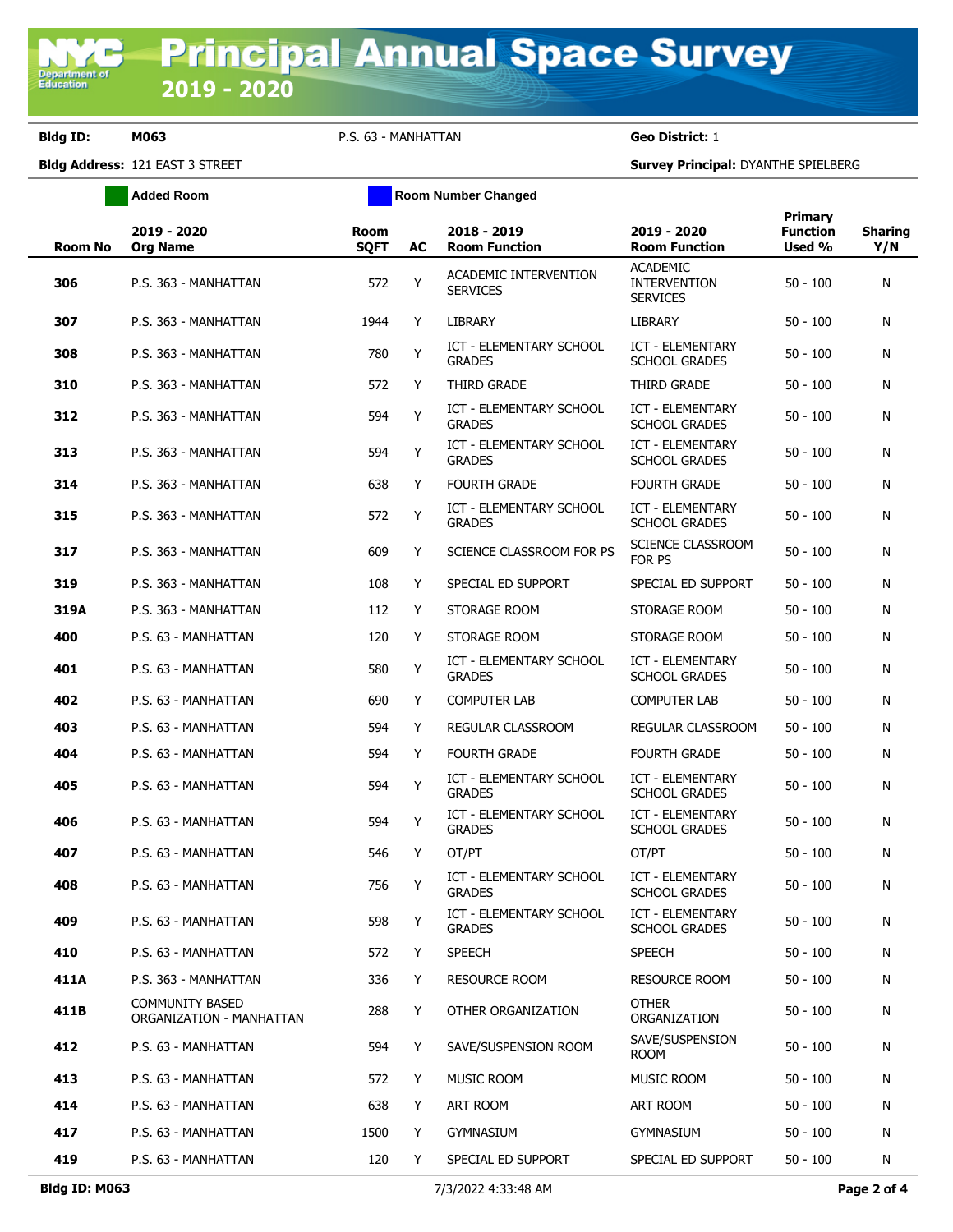**Department of**<br>Education

**Bldg ID: M063** P.S. 63 - MANHATTAN **Geo District:** 1

**Bldg Address:** 121 EAST 3 STREET **Survey Principal:** DYANTHE SPIELBERG

| <b>Added Room</b> |                                                                                                                                                                                              |                                                                    |           | <b>Room Number Changed</b>          |                                           |                                      |                       |  |
|-------------------|----------------------------------------------------------------------------------------------------------------------------------------------------------------------------------------------|--------------------------------------------------------------------|-----------|-------------------------------------|-------------------------------------------|--------------------------------------|-----------------------|--|
| <b>Room No</b>    | 2019 - 2020<br><b>Org Name</b>                                                                                                                                                               | Room<br><b>SOFT</b>                                                | <b>AC</b> | 2018 - 2019<br><b>Room Function</b> | 2019 - 2020<br><b>Room Function</b>       | Primary<br><b>Function</b><br>Used % | <b>Sharing</b><br>Y/N |  |
| 419A              | P.S. 63 - MANHATTAN                                                                                                                                                                          | 112                                                                | Y         | STORAGE ROOM                        | STORAGE ROOM                              | $50 - 100$                           | N                     |  |
| <b>B2</b>         | P.S. 63 - MANHATTAN                                                                                                                                                                          | 680                                                                | Y         | STORAGE ROOM                        | STORAGE ROOM                              | $50 - 100$                           | N                     |  |
| <b>B3</b>         | P.S. 63 - MANHATTAN                                                                                                                                                                          | 8030                                                               | Y         | <b>GENERAL BUILDING SUPPORT</b>     | <b>GENERAL BUILDING</b><br><b>SUPPORT</b> | $50 - 100$                           | N                     |  |
| <b>B7</b>         | P.S. 363 - MANHATTAN                                                                                                                                                                         | 329                                                                | Y         | STORAGE ROOM                        | STORAGE ROOM                              | $50 - 100$                           | N                     |  |
| <b>B8</b>         | P.S. 63 - MANHATTAN                                                                                                                                                                          | 126                                                                | Y         | STORAGE ROOM                        | STORAGE ROOM                              | $50 - 100$                           | N                     |  |
| <b>CAF</b>        | P.S. 63 - MANHATTAN                                                                                                                                                                          | 1971                                                               | Y         | STUDENT CAFETERIA                   | STUDENT CAFETERIA                         | $50 - 100$                           | N                     |  |
| CAF <sub>2</sub>  | P.S. 363 - MANHATTAN                                                                                                                                                                         | 812                                                                | Y         | STUDENT CAFETERIA                   | STUDENT CAFETERIA                         | $50 - 100$                           | N                     |  |
| <b>GYMB</b>       | P.S. 63 - MANHATTAN                                                                                                                                                                          | 1740                                                               | Y         | <b>GYMNASIUM</b>                    | <b>GYMNASIUM</b>                          | $50 - 100$                           | N                     |  |
| <b>GYMB1</b>      | P.S. 63 - MANHATTAN                                                                                                                                                                          | 112                                                                | Y         | STORAGE ROOM                        | STORAGE ROOM                              | $50 - 100$                           | N                     |  |
| <b>KIT</b>        | P.S. 63 - MANHATTAN                                                                                                                                                                          | 990                                                                | Y         | <b>KITCHEN</b>                      | <b>KITCHEN</b>                            | $50 - 100$                           | N                     |  |
| KIT1              | P.S. 63 - MANHATTAN                                                                                                                                                                          | 320                                                                | Y         | STORAGE ROOM                        | STORAGE ROOM                              | $50 - 100$                           | N                     |  |
| KIT <sub>2</sub>  | P.S. 63 - MANHATTAN                                                                                                                                                                          | 220                                                                | Y         | STORAGE ROOM                        | STORAGE ROOM                              | $50 - 100$                           | N                     |  |
|                   | How many hallway bathrooms for students are there in your building?                                                                                                                          | 8                                                                  |           |                                     |                                           |                                      |                       |  |
|                   |                                                                                                                                                                                              | Are any of the student bathrooms being shared by multiple schools? |           |                                     |                                           | Y                                    |                       |  |
|                   | Are all the student bathrooms open throughout the day?                                                                                                                                       |                                                                    |           |                                     |                                           | Y                                    |                       |  |
|                   | Please identify the number of non-instructional spaces, not reported above, being used for<br>instructional purposes, academic intervention services, or therapeutic or counseling services: |                                                                    |           |                                     |                                           | 0                                    |                       |  |
|                   | Are any of those non-instructional spaces being shared?                                                                                                                                      |                                                                    |           |                                     |                                           | N                                    |                       |  |